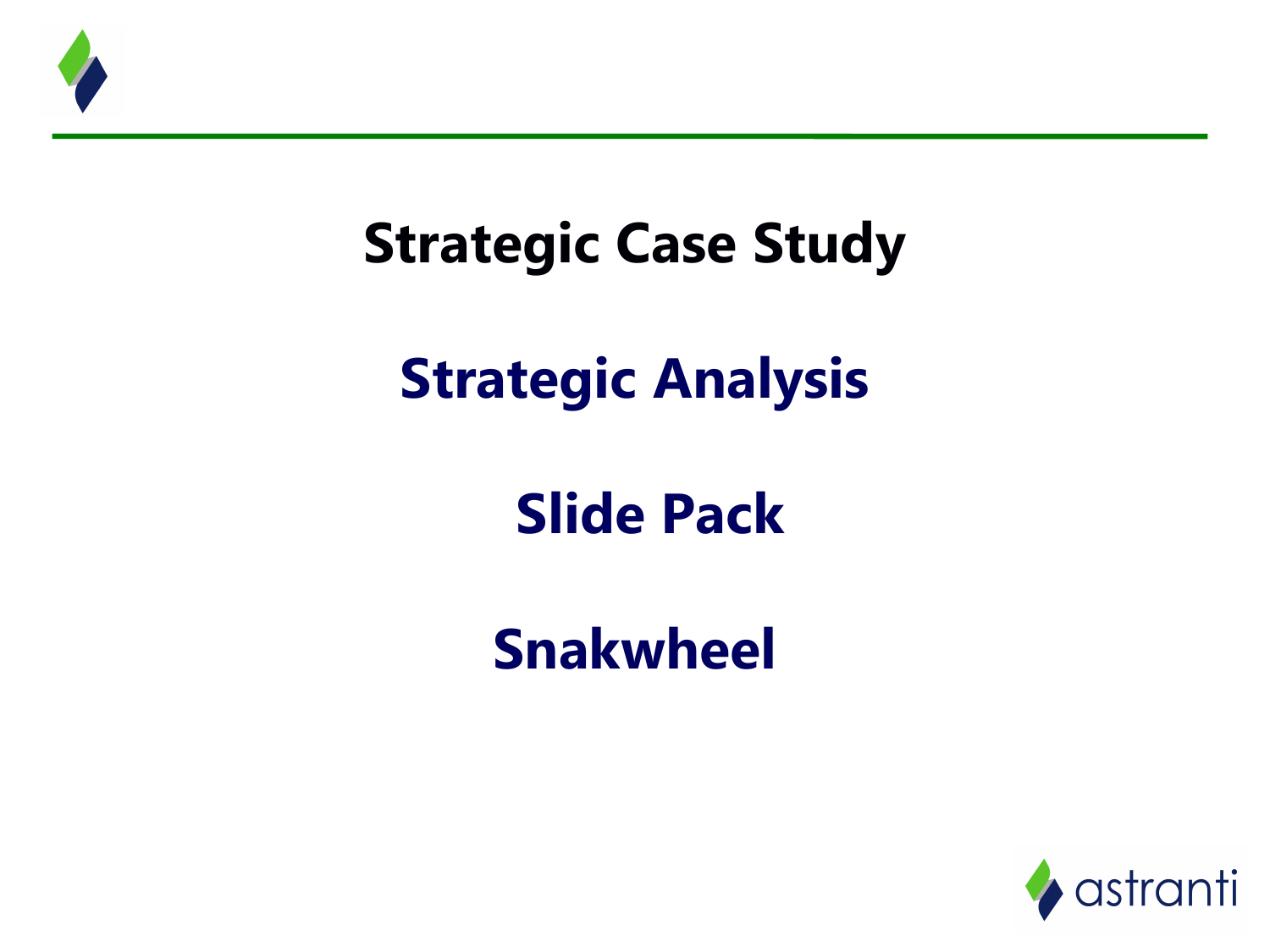

Snakwheel is the developer of a fast food delivery platform which allows customers to order fast food to be delivered to their home or work from a range of fast food restaurant chains.

The company facilitates delivery through the use of its advanced software and apps to co-ordinate three key groups: customers, fast food outlets and delivery couriers.

The company is the largest in it's domestic market and continues to grow in what is considered a mature market.

Snakwheel is based in Westaria and has been listed on the Westarian Stock Exchange since 2016.

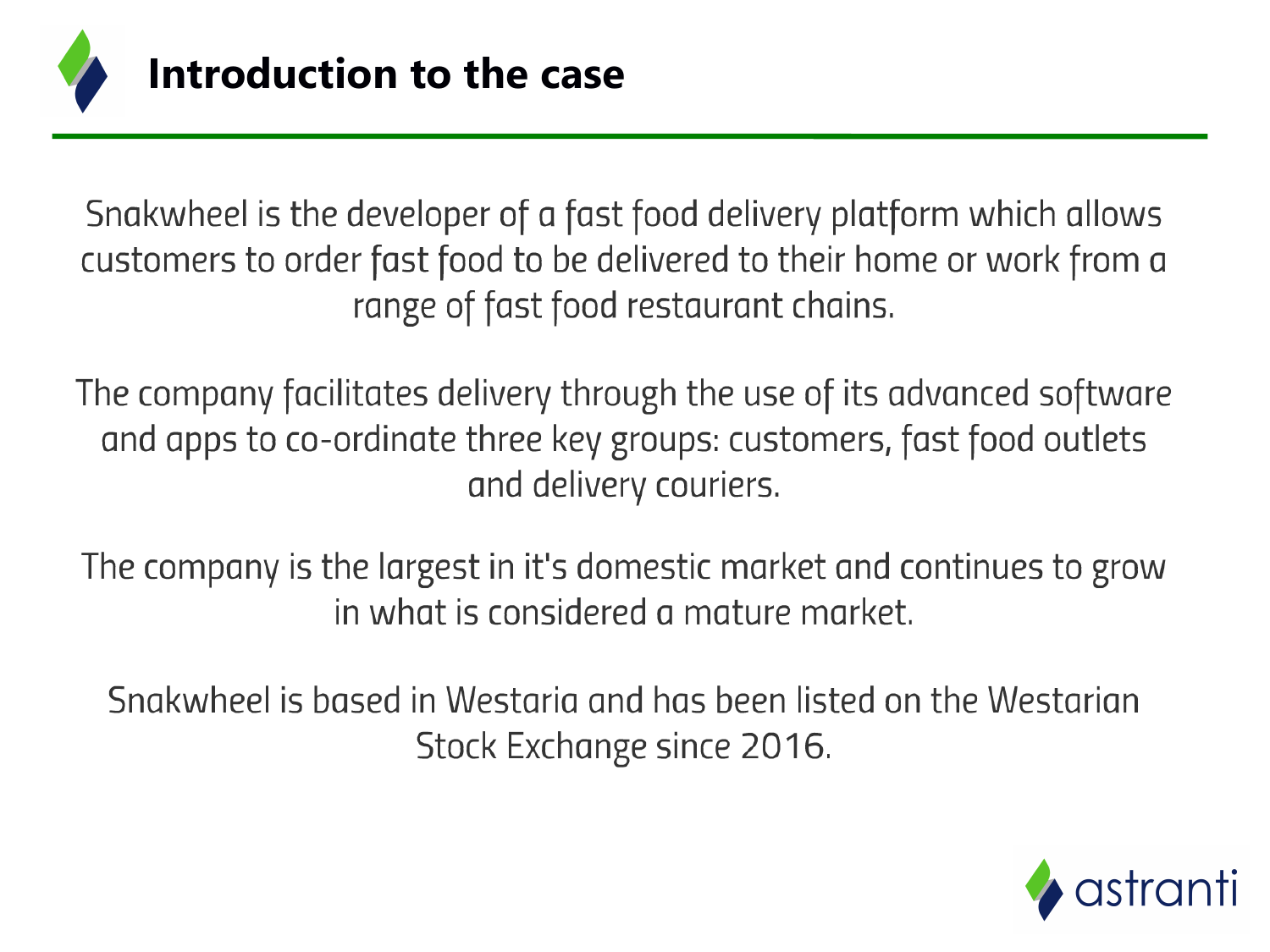

**This analysis uses the rational planning model of strategic analysis, summarised in the following diagram**



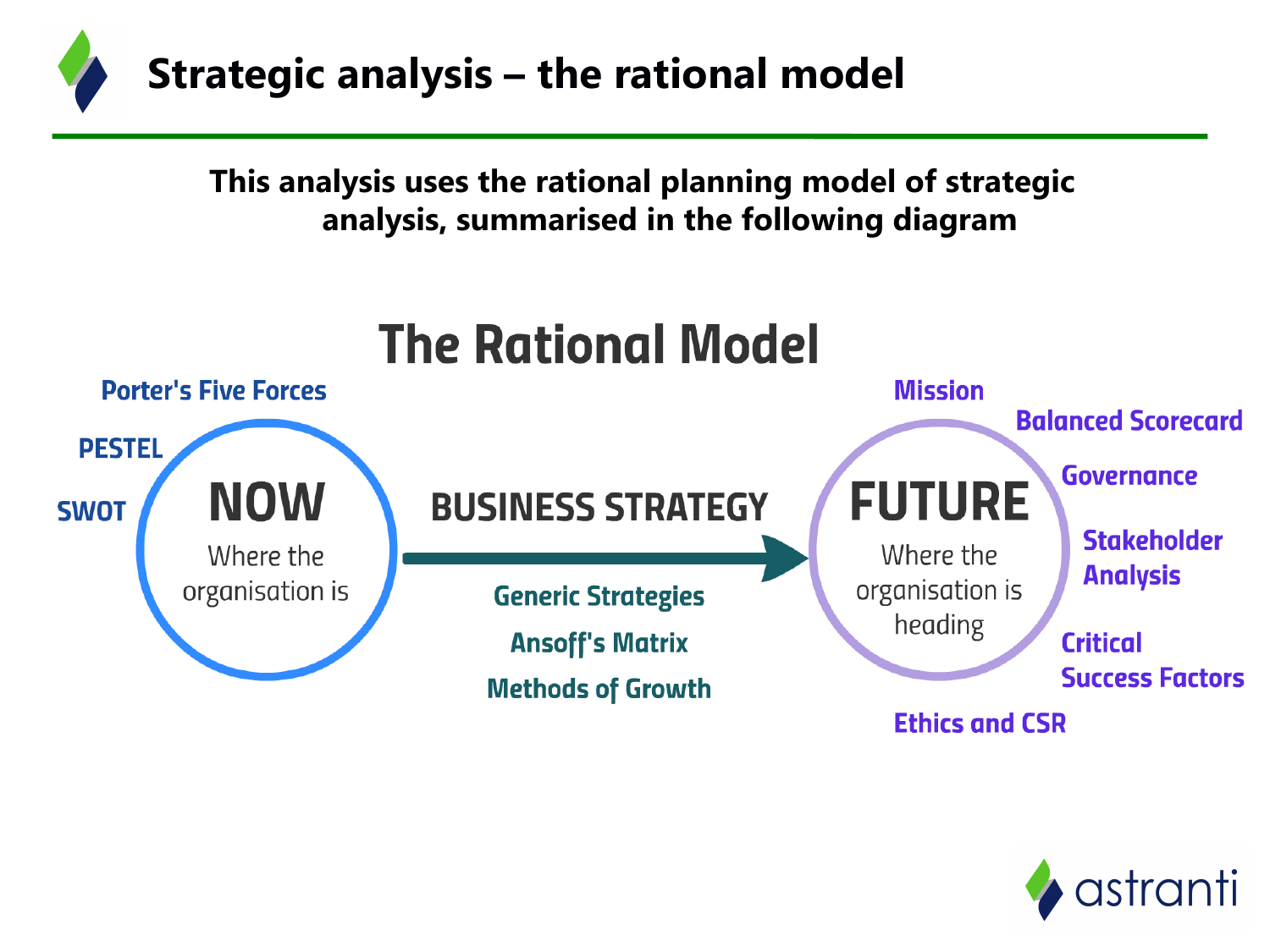

**The first stage of analysis is to ensure we fully understand where the organisation is heading, along with its approach to meeting stakeholder needs.**



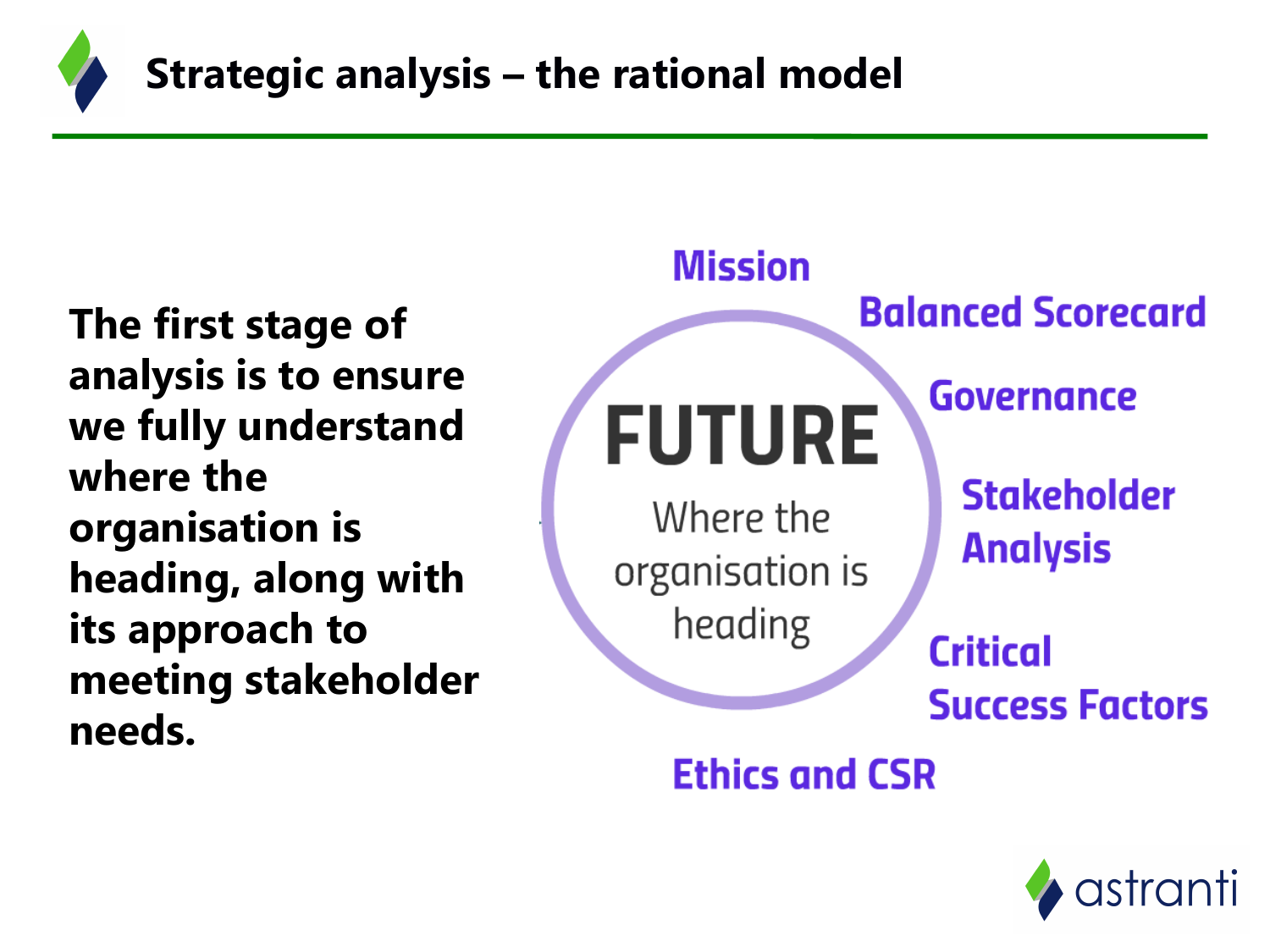

What is the organisation all about? Why does it exist? Who does it exist for? What is it trying to achieve? An organisation's mission answers these questions.

A mission helps to provide common purpose, focus for the organisation's strategy and provide direction to directors to guide objectives and strategic thinking. An organisation without a strong mission may lack focus and purpose and the strategic direction may be confused.

Campbell set out the following key elements of good mission statements:

#### **Purpose**

Why does the organisation exist? For whom does it exist?

What does the organisation hope to achieve long term?

#### **Strategy**

How will the organisation compete? The range of businesses it is operating within

#### **Values**

What the organisation stands for (quality, value for money, innovation etc.)

#### **Policies**

Policies people are expected to follow which will ensure people act according to the defined values, strategy and purpose.

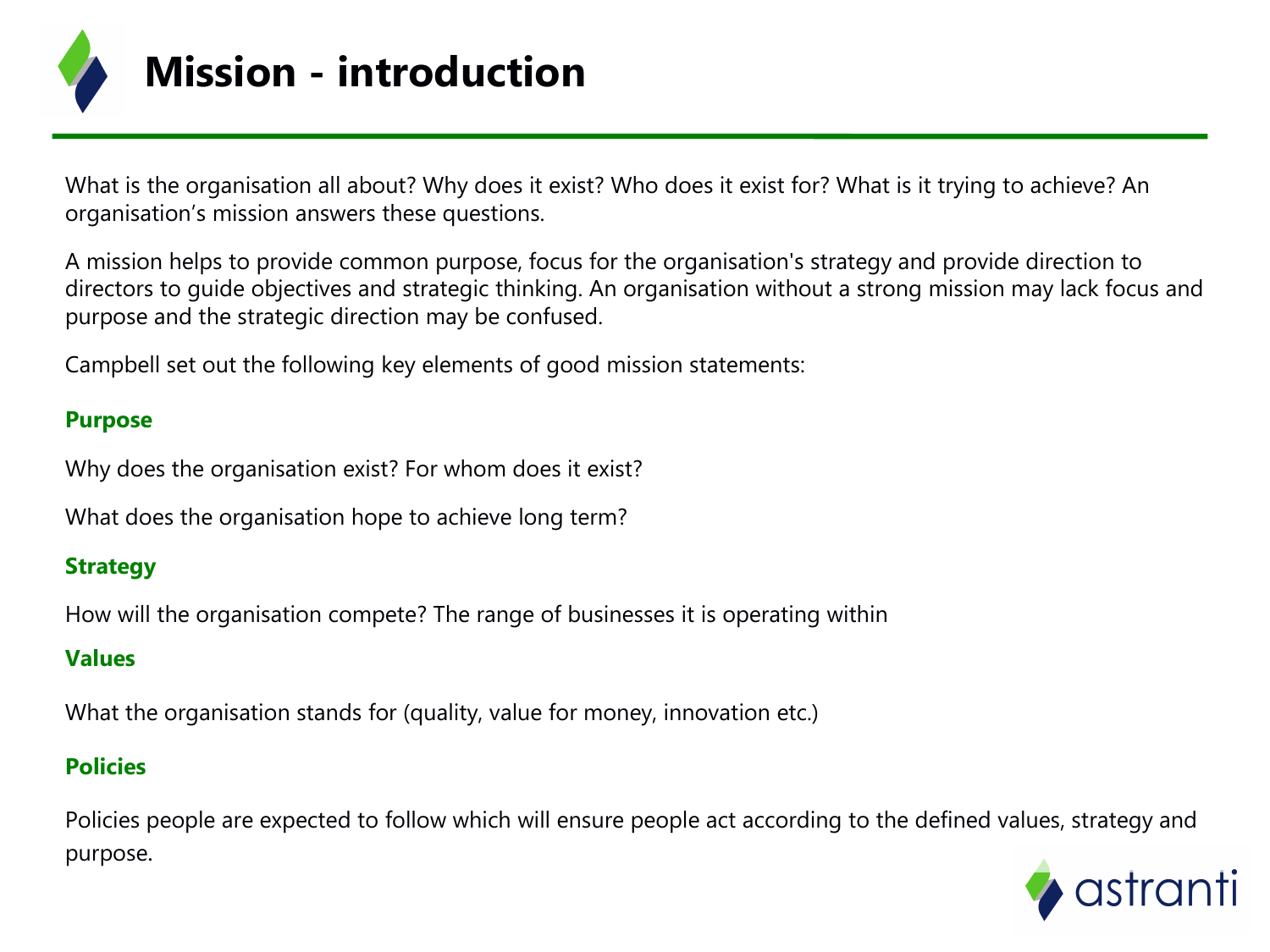

Enable consumers to buy Westaria's best fast food without leaving their homes or workplaces. What is the organisation all about? Provides common purpose

Purpose Why does the organisation exist? For whom does it exist? What does the organisation hope to achieve long term?

#### **Strategy** How will the organisation compete? The range of businesses it is operating within.

Provide convenient delivery services to customers by co-ordinating outlets and couriers through the use of sophisticated software and technology

Values What the organisation stands for (quality, value for money, innovation etc).

Customers first Make life simple Team players Make things happen Take care of employees Create opportunity

**Policies** Policies will ensure people act according to the defined values, strategy and purpose.

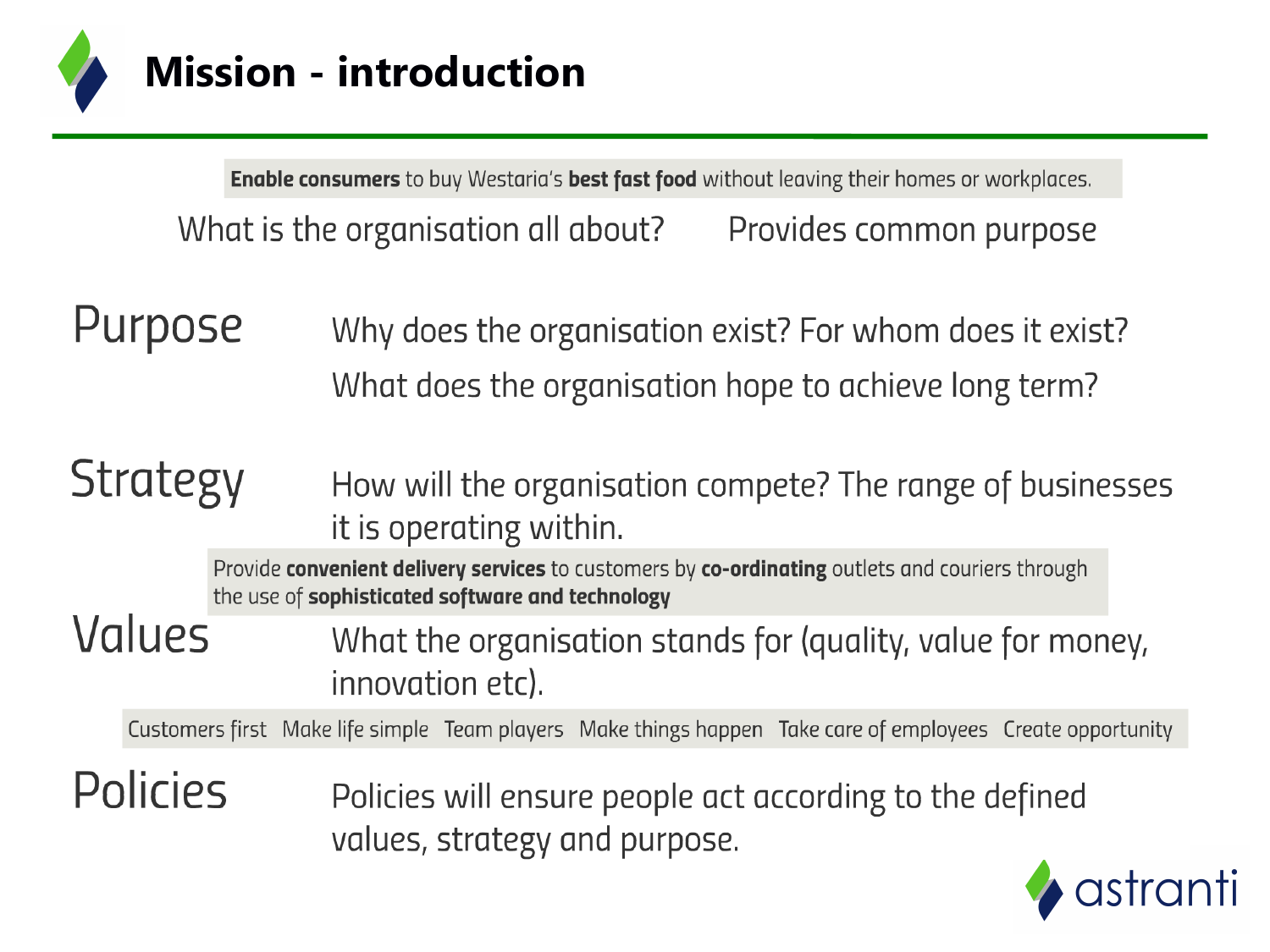

In order to overcome the limitations of using financial ratios alone, Kaplan and Norton developed the balance scorecard, which outlines four key areas in which company and divisional performance should be measured. The key idea is that **managers should be appraised on a variety of measures, which include nonfinancial measures so that their focus is both long and short term.**